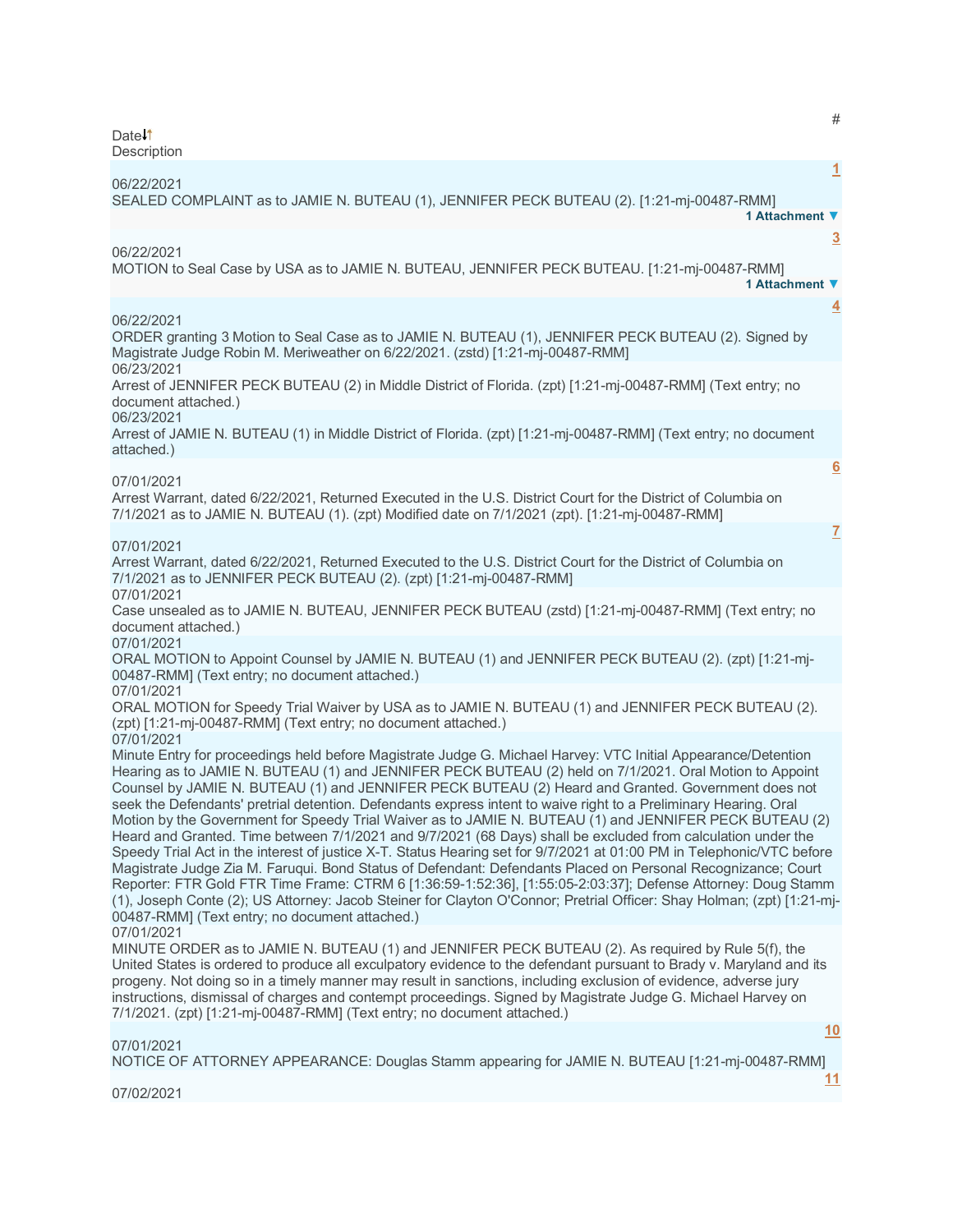| NOTICE OF ATTORNEY APPEARANCE: Joseph Roll Conte appearing for JENNIFER PECK BUTEAU Designation<br>CJA Appointment [1:21-mj-00487-RMM]                                                                                                                                                                                                                                                                                                                                                                                                                                                                                                                                                                                                                                                 |
|----------------------------------------------------------------------------------------------------------------------------------------------------------------------------------------------------------------------------------------------------------------------------------------------------------------------------------------------------------------------------------------------------------------------------------------------------------------------------------------------------------------------------------------------------------------------------------------------------------------------------------------------------------------------------------------------------------------------------------------------------------------------------------------|
| 12                                                                                                                                                                                                                                                                                                                                                                                                                                                                                                                                                                                                                                                                                                                                                                                     |
| 07/02/2021<br>NOTICE of Filing -- Defendant's Discovery Request by JENNIFER PECK BUTEAU [1:21-mj-00487-RMM]<br>1 Attachment ▼                                                                                                                                                                                                                                                                                                                                                                                                                                                                                                                                                                                                                                                          |
| 13<br>07/01/2021<br>ORDER Setting Conditions of Release as to JENNIFER PECK BUTEAU (2) Personal Recognizance. Signed by                                                                                                                                                                                                                                                                                                                                                                                                                                                                                                                                                                                                                                                                |
| Magistrate Judge G. Michael Harvey on 7/1/2021. [1:21-mj-00487-RMM]                                                                                                                                                                                                                                                                                                                                                                                                                                                                                                                                                                                                                                                                                                                    |
| 1 Attachment ▼                                                                                                                                                                                                                                                                                                                                                                                                                                                                                                                                                                                                                                                                                                                                                                         |
| 14<br>07/01/2021                                                                                                                                                                                                                                                                                                                                                                                                                                                                                                                                                                                                                                                                                                                                                                       |
| ORDER Setting Conditions of Release with Global Positioning System Monitoring as to JAMIE N. BUTEAU (1).<br>Signed by Magistrate Judge G. Michael Harvey on 7/1/2021. [1:21-mj-00487-RMM]                                                                                                                                                                                                                                                                                                                                                                                                                                                                                                                                                                                              |
| 1 Attachment ▼                                                                                                                                                                                                                                                                                                                                                                                                                                                                                                                                                                                                                                                                                                                                                                         |
| 15<br>07/23/2021                                                                                                                                                                                                                                                                                                                                                                                                                                                                                                                                                                                                                                                                                                                                                                       |
| INDICTMENT as to JAMIE N. BUTEAU (1) count(s) 1, 2, 3, 4, 5, 6, 7, 8, JENNIFER P. BUTEAU (2) count(s) 3, 4, 6,<br>8. (zhsj)                                                                                                                                                                                                                                                                                                                                                                                                                                                                                                                                                                                                                                                            |
| 07/27/2021<br>NOTICE OF HEARING as to JAMIE N. BUTEAU (1) and JENNIFER P. BUTEAU (2): Arraignment/Status Conference<br>set for 8/3/2021, at 10:30 AM, by video, before Judge Randolph D. Moss. The Courtroom Deputy Clerk will circulate<br>instructions for appearing by video. (Text entry; no document attached.)                                                                                                                                                                                                                                                                                                                                                                                                                                                                   |
| 17<br>07/28/2021                                                                                                                                                                                                                                                                                                                                                                                                                                                                                                                                                                                                                                                                                                                                                                       |
| Unopposed MOTION for Protective Order Governing Discovery by USA as to JAMIE N. BUTEAU, JENNIFER P.<br>BUTEAU.                                                                                                                                                                                                                                                                                                                                                                                                                                                                                                                                                                                                                                                                         |
| 1 Attachment ▼                                                                                                                                                                                                                                                                                                                                                                                                                                                                                                                                                                                                                                                                                                                                                                         |
| 07/28/2021<br>MINUTE ORDER as to JAMIE N. BUTEAU (1) and JENNIFER P. BUTEAU (2): Upon consideration of the<br>government's unopposed motion for protective order, Dkt. 17, it is hereby ORDERED that the motion is DENIED<br>without prejudice. The government may resubmit its proposed order after adding a sentence clarifying that any<br>documents filed under seal with the Court must be accompanied by a motion to seal. For an example of a protective<br>order containing such language, see Dkt. 14 at 3, United States v. Mink, 21-cr-25; see also LCrR 49(f)(6)(i) ("Absent<br>statutory authority, no case or document may be sealed without an order from the Court."). Signed by Judge<br>Randolph D. Moss on 07/28/2021. (Icrdm3) (Text entry; no document attached.) |
| <u>18</u>                                                                                                                                                                                                                                                                                                                                                                                                                                                                                                                                                                                                                                                                                                                                                                              |
| 07/29/2021<br>Second MOTION for Protective Order Governing Discovery by USA as to JAMIE N. BUTEAU, JENNIFER P.<br>BUTEAU.                                                                                                                                                                                                                                                                                                                                                                                                                                                                                                                                                                                                                                                              |
| 1 Attachment ▼                                                                                                                                                                                                                                                                                                                                                                                                                                                                                                                                                                                                                                                                                                                                                                         |
| <u>19</u>                                                                                                                                                                                                                                                                                                                                                                                                                                                                                                                                                                                                                                                                                                                                                                              |
| 07/29/2021<br>PROTECTIVE ORDER: Upon consideration of the government's second motion for protective order, Dkt. 18, it is<br>hereby ORDERED that the motion is GRANTED. The parties shall comply with the directives in the attached<br>protective order. See document for details. Signed by Judge Randolph D. Moss on 07/29/2021. (Icrdm3)                                                                                                                                                                                                                                                                                                                                                                                                                                           |
| 20<br>08/03/2021                                                                                                                                                                                                                                                                                                                                                                                                                                                                                                                                                                                                                                                                                                                                                                       |
| NOTICE of Filing Executed Protective Order by JENNIFER P. BUTEAU as to JAMIE N. BUTEAU, JENNIFER P.<br>BUTEAU re 19 Order on Motion for Protective Order                                                                                                                                                                                                                                                                                                                                                                                                                                                                                                                                                                                                                               |
| 1 Attachment ▼                                                                                                                                                                                                                                                                                                                                                                                                                                                                                                                                                                                                                                                                                                                                                                         |
| 08/03/2021<br>Minute Entry for proceedings held before Judge Randolph D. Moss: Video (Zoom) Arraignment/Status Conference as<br>to JAMIE N. BUTEAU (1) and JENNIFER P. BUTEAU (2) held on 8/3/2021. Both Defendants consented to appearing                                                                                                                                                                                                                                                                                                                                                                                                                                                                                                                                             |

by video. JAMIE N. BUTEAU (1) arraigned on Counts 1, 2, 3, 4, 5, 6, 7, and 8. JENNIFER P. BUTEAU (2) arraigned on Counts 3, 4, 6, and 8. Plea of Not Guilty entered by both Defendants on ALL Counts. Due Process Protections Act Order read into the record by the Court. For the reasons stated on the record, the parties shall file a Joint Status Report on or before 10/5/2021, no later than 12 noon. Speedy Trial (XT) is tolled in the interest of justice from 8/3/2021 to 10/5/2021. Bond Status of Defendants: Both Defendants remain on PR Bonds; Court Reporter: Jeff Hook;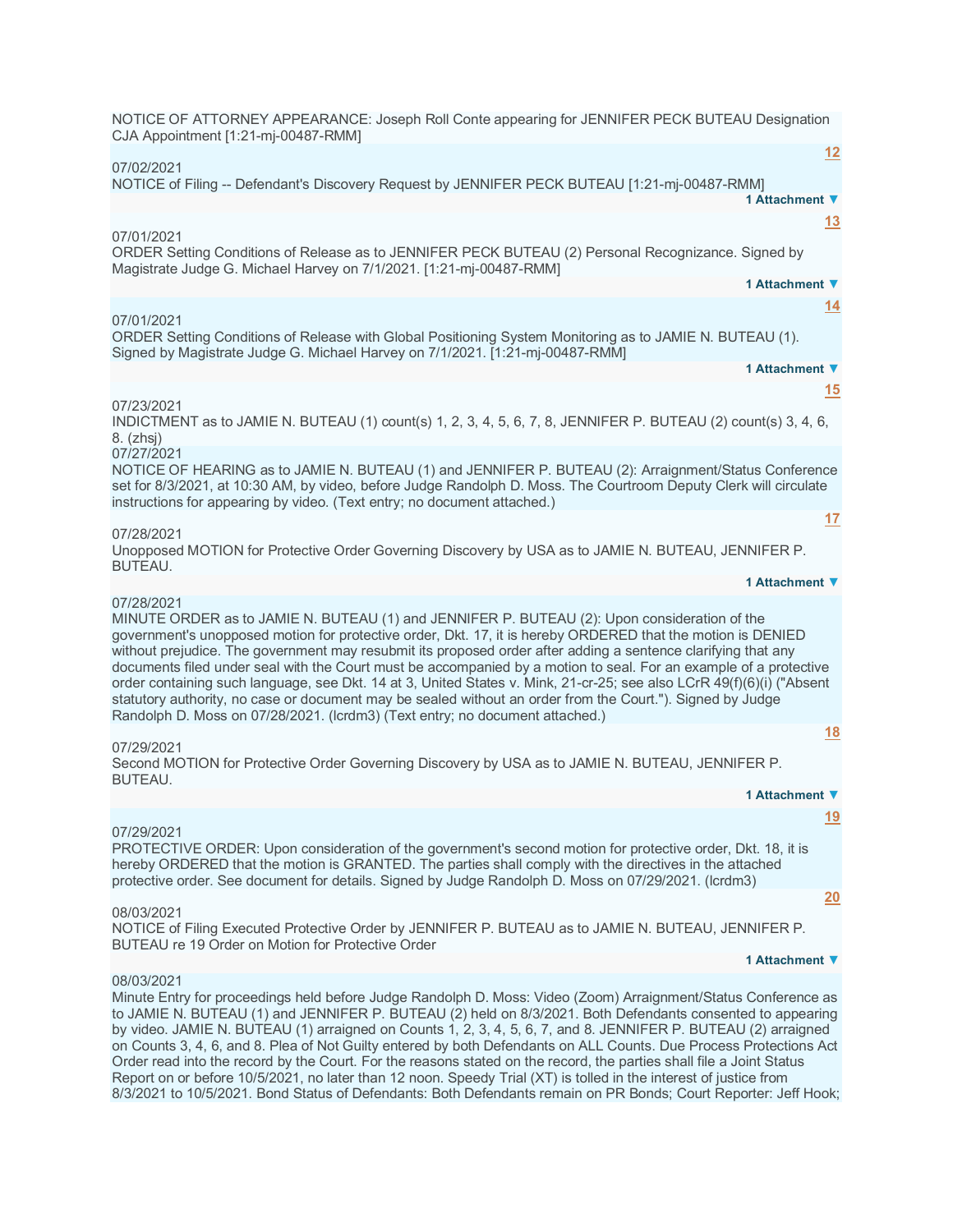Defense Attorneys: Douglas Stamm (1) and Joseph Conte (2); U.S. Attorney: Clayton O'Connor. (Text entry; no document attached.)

#### 08/25/2021

NOTICE re: Status of Discovery by USA as to JAMIE N. BUTEAU, JENNIFER P. BUTEAU (O'Connor, Clayton) 09/06/2021

MINUTE ORDER as to Defendants JAMIE N. BUTEAU (1) and JENNIFER P. BUTEAU (2) : vacating the status hearing scheduled before Magistrate Judge Zia M. Faruqui on 9/7/2021 at 1:00 PM; So Ordered by Magistrate Judge Zia M. Faruqui on 9/6/2021. (Text entry; no document attached.)

#### 09/16/2021

**[22](javascript:void(0))**

**[26](javascript:void(0))**

**[27](javascript:void(0))**

**[28](javascript:void(0))**

**[21](javascript:void(0))**

NOTICE STATUS OF DISCOVERY by USA as to JAMIE N. BUTEAU, JENNIFER P. BUTEAU (O'Connor, Clayton) **[23](javascript:void(0))**

## 09/29/2021

NOTICE OF ATTORNEY APPEARANCE Anne Veldhuis appearing for USA.

## 10/05/2021

Joint STATUS REPORT by USA as to JAMIE N. BUTEAU, JENNIFER P. BUTEAU (O'Connor, Clayton) 10/05/2021

MINUTE ORDER as to JAMIE N. BUTEAU (1) and JENNIFER P. BUTEAU (2): Upon consideration of the joint status report, Dkt. 26, it is hereby ORDERED that (1) the parties shall file a further joint status report on or before December 6, 2021; and (2) time shall be excluded under the ends of justice exception to the Speedy Trial Act, 18 U.S.C. 3161, from October 5, 2021, to December 6, 2021. The parties represent that new counsel for the government entered her appearance last week, that "[d]iscovery in this matter is ongoing," and that government counsel "has apprised defense counsel of the status of outstanding discovery matters." Dkt. 26 at 3. The parties further represent that they "are agreed to. excluding related time from the Speedy Trial Act." Id. Based on these representations, the volume of discovery, and the need to ensure Defendants have adequate time to evaluate the evidence and prepare their case, the Court finds that the ends of justice served by the continuance outweigh the best interest of the public and the defendant in a speedy trial under 18 U.S.C. 3161(h)(7)(A). Signed by Judge Randolph D. Moss on 10/5/2021. (lcrdm3) (Text entry; no document attached.)

## 10/26/2021

NOTICE OF WITHDRAWAL OF APPEARANCE by USA as to JAMIE N. BUTEAU, JENNIFER P. BUTEAU (O'Connor, Clayton)

## 10/29/2021

SUPERSEDING INDICTMENT as to JAMIE N. BUTEAU (1) count(s) 1s, 2s, 3s, 4s, 5s, 6s, 7s, 8s, JENNIFER P. BUTEAU (2) count(s) 3s, 4s, 6s, 8s.

# 11/02/2021

NOTICE OF HEARING as to JAMIE N. BUTEAU (1) and JENNIFER P. BUTEAU (2): Arraignment set for 11/5/2021, at 2:30 PM, by video, before Judge Randolph D. Moss. The parties shall utilize the same link for connecting to the hearing. (Text entry; no document attached.)

## 11/05/2021

MINUTE ORDER as to JAMIE N. BUTEAU (1) and JENNIFER P. BUTEAU (2): Pursuant to the Due Process Protections Act, it is hereby ORDERED that all government counsel shall review their disclosure obligations under Brady v. Maryland, 373 U.S. 83 (1963), and its progeny, as set forth in Local Criminal Rule 5.1, and comply with those provisions. The failure to comply could result in dismissal of the indictment or information, dismissal of individual charges, exclusion of government evidence or witnesses, continuances, Bar discipline, or any other remedy that is just under the circumstances. Judge Randolph D. Moss on 11/5/2021. (lcrdm3) (Text entry; no document attached.)

# 11/05/2021

Minute Entry for proceedings held before Judge Randolph D. Moss: Video (Zoom) Arraignment as to JAMIE N. BUTEAU (1) and JENNIFER P. BUTEAU (2) held on 11/5/2021. Both Defendants consented to appearing by video. JAMIE N. BUTEAU (1) arraigned on Counts 1s, 2s, 3s, 4s, 5s, 6s, 7s, and 8s. JENNIFER P. BUTEAU (2) arraigned on Counts 3s, 4s, 6s, and 8s. Plea of Not Guilty entered by both Defendants on ALL Counts. Bond Status of Defendants: Both Defendants remain on PR Bonds; Court Reporter: Jeff Hook; Defense Attorneys: Douglas Stamm (1) and Joseph Conte (2); U.S. Attorney: Anne Veldhuis. (Text entry; no document attached.)

# 12/06/2021 Joint STATUS REPORT by USA as to JAMIE N. BUTEAU, JENNIFER P. BUTEAU 12/06/2021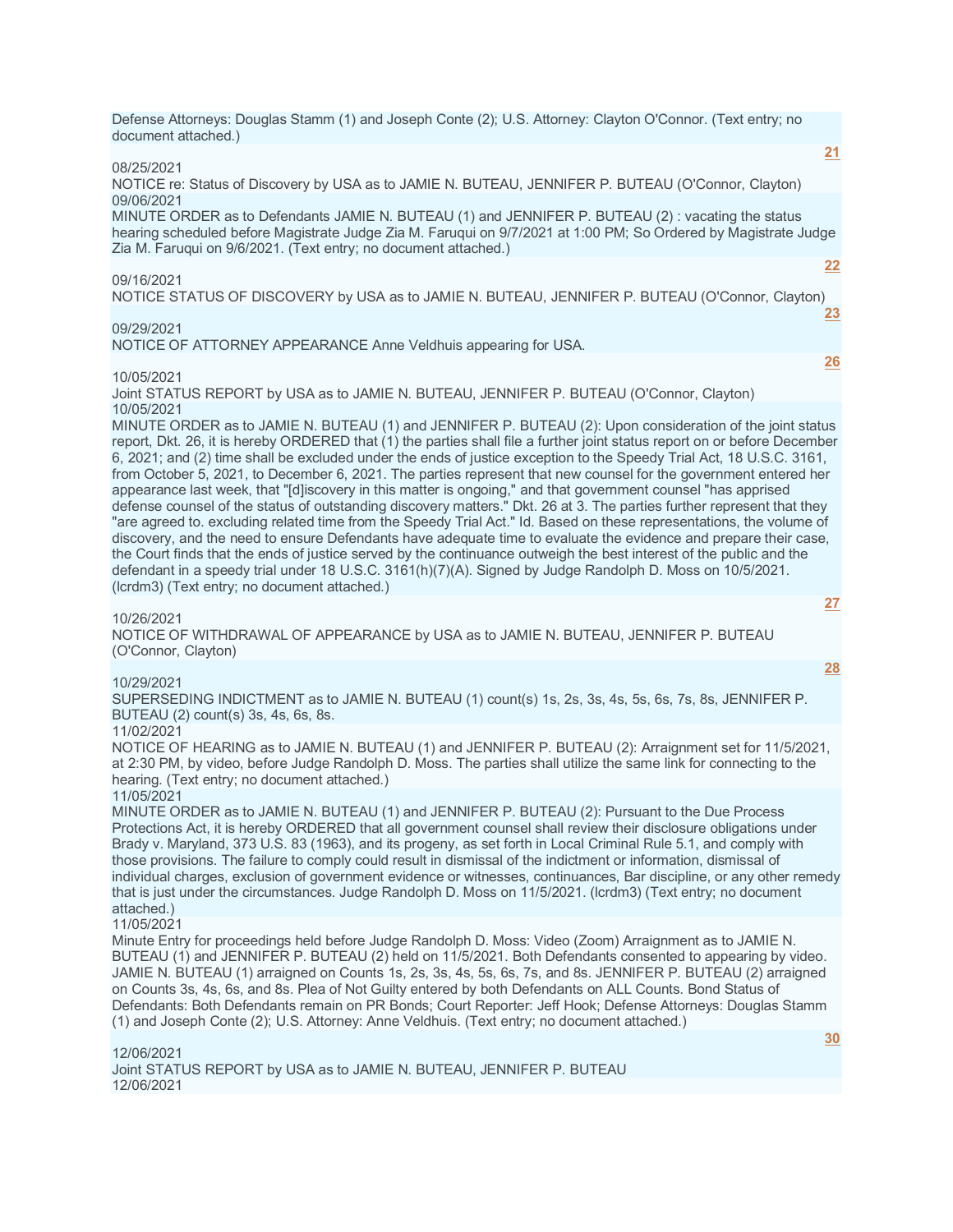MINUTE ORDER as to JAMIE N. BUTEAU (1) and JENNIFER P. BUTEAU (2): Upon consideration of the joint status report, Dkt. 30, it is hereby ORDERED that (1) the parties shall file a further joint status report on or before February 4, 2022; and (2) time shall be excluded under the ends of justice exception to the Speedy Trial Act, 18 U.S.C. 3161, from December 6, 2021, to February 4, 2022. The parties represent that "[d]iscovery in this matter is ongoing;" and that "government counsel has provided most discovery specific to the defendants' cases to defense counsel, has apprised defense counsel of the status of outstanding discovery matters, and has provided a significant amount of global discovery." Dkt. 30 at 3-4. The parties further represent that they "are agreed to a 60-day continuance of this matter and to excluding related time from the Speedy Trial Act." Id. at 4. In light of these representations, the ongoing production of discovery, and the need to permit defendants to review this discovery and evaluate the case against them, the Court finds that the ends of justice served by the continuance outweigh the best interest of the public and the defendant in a speedy trial under 18 U.S.C. 3161(h)(7)(A). Signed by Judge Randolph D. Moss on 12/6/2021. (lcrdm3) (Text entry; no document attached.)

## 02/04/2022

MINUTE ORDER as to JAMIE N. BUTEAU (1) and JENNIFER P. BUTEAU (2): Upon consideration of the joint status report, Dkt. [31], it is hereby ORDERED that (1) the parties shall file a further joint status report on or before April 4, 2022; and (2) time shall be excluded under the ends of justice exception to the Speedy Trial Act, 18 U.S.C. 3161, from February 4, 2022, to April 4, 2022. The parties represent that "[d]iscovery in this matter is ongoing;" and that "government counsel has provided most discovery specific to the defendants' cases to defense counsel, has apprised defense counsel of the status of outstanding discovery matters, and has provided a significant amount of global discovery." Dkt. 31 at 3-4. The parties further represent that they "are agreed to a 60-day continuance of this matter and to excluding related time from the Speedy Trial Act." Id. at 4. In light of these representations, the ongoing production of discovery, and the need to permit defendants to review this discovery and evaluate the case against them, the Court finds that the ends of justice served by the continuance outweigh the best interest of the public and the defendant in a speedy trial under 18 U.S.C. 3161(h)(7)(A). Signed by Judge Randolph D. Moss on 2/4/2022. (lcrdm3) (Text entry; no document attached.) **[31](javascript:void(0))**

#### 02/04/2022

Joint STATUS REPORT by USA as to JAMIE N. BUTEAU, JENNIFER P. BUTEAU 02/04/2022

MINUTE ORDER as to JAMIE N. BUTEAU (1) and JENNIFER P. BUTEAU (2): Upon consideration of the joint status report, Dkt. 31, it is hereby ORDERED that (1) the parties shall file a further joint status report on or before April 4, 2022; and (2) time shall be excluded under the ends of justice exception to the Speedy Trial Act, 18 U.S.C. 3161, from February 4, 2022, to April 4, 2022. The parties represent that "[d]iscovery in this matter is ongoing;" and that "government counsel has provided most discovery specific to the defendants' cases to defense counsel, has apprised defense counsel of the status of outstanding discovery matters, and has provided a significant amount of global discovery." Dkt. 31 at 3-4. The parties further represent that they "are agreed to a 60-day continuance of this matter and to excluding related time from the Speedy Trial Act." Id. at 4. In light of these representations, the ongoing production of discovery, and the need to permit defendants to review this discovery and evaluate the case against them, the Court finds that the ends of justice served by the continuance outweigh the best interest of the public and the defendant in a speedy trial under 18 U.S.C. 3161(h)(7)(A). Signed by Judge Randolph D. Moss on 2/4/2022. (lcrdm3) (Text entry; no document attached.)

## 12/22/2021

Rule 5(c)(3) Documents Received as to JAMIE N. BUTEAU, JENNIFER P. BUTEAU from US District Court for the Middle District of Florida (Ocala) Case Number 5:21-mj-1133-PRL

#### 04/04/2022

Joint STATUS REPORT by USA as to JAMIE N. BUTEAU, JENNIFER P. BUTEAU 04/05/2022

MINUTE ORDER as to JAMIE N. BUTEAU (1) and JENNIFER P. BUTEAU (2): Upon consideration of the joint status report, Dkt. 34, it is hereby ORDERED that (1) the parties shall file a further joint status report on or before June 3, 2022; and (2) time shall be excluded under the ends of justice exception to the Speedy Trial Act, 18 U.S.C. 3161, from April 4, 2022, to June 3, 2022. The parties represent that "[d]iscovery in this matter is ongoing;" and that "government counsel has provided most discovery specific to the defendants' cases to defense counsel and has provided a significant amount of global discovery." Dkt. 34 at 2. The parties further represent that they "are currently in communications to work toward a resolution of this matter" and "are agreed to a 60-day continuance of this matter to allow for the completion of discovery and to work toward a resolution in this matter, and to excluding related time from the Speedy Trial Act." Id. at 3. In light of these representations, the ongoing production of discovery, and the parties' plea negotiations, the Court finds that the ends of justice served by the continuance outweigh the best interest of the public and the defendant in a speedy trial under 18 U.S.C. 3161(h)(7)(A). Signed by Judge Randolph D. Moss on 04/05/2022. (lcrdm3) (Text entry; no document attached.)

**[32](javascript:void(0))**

**[34](javascript:void(0))**